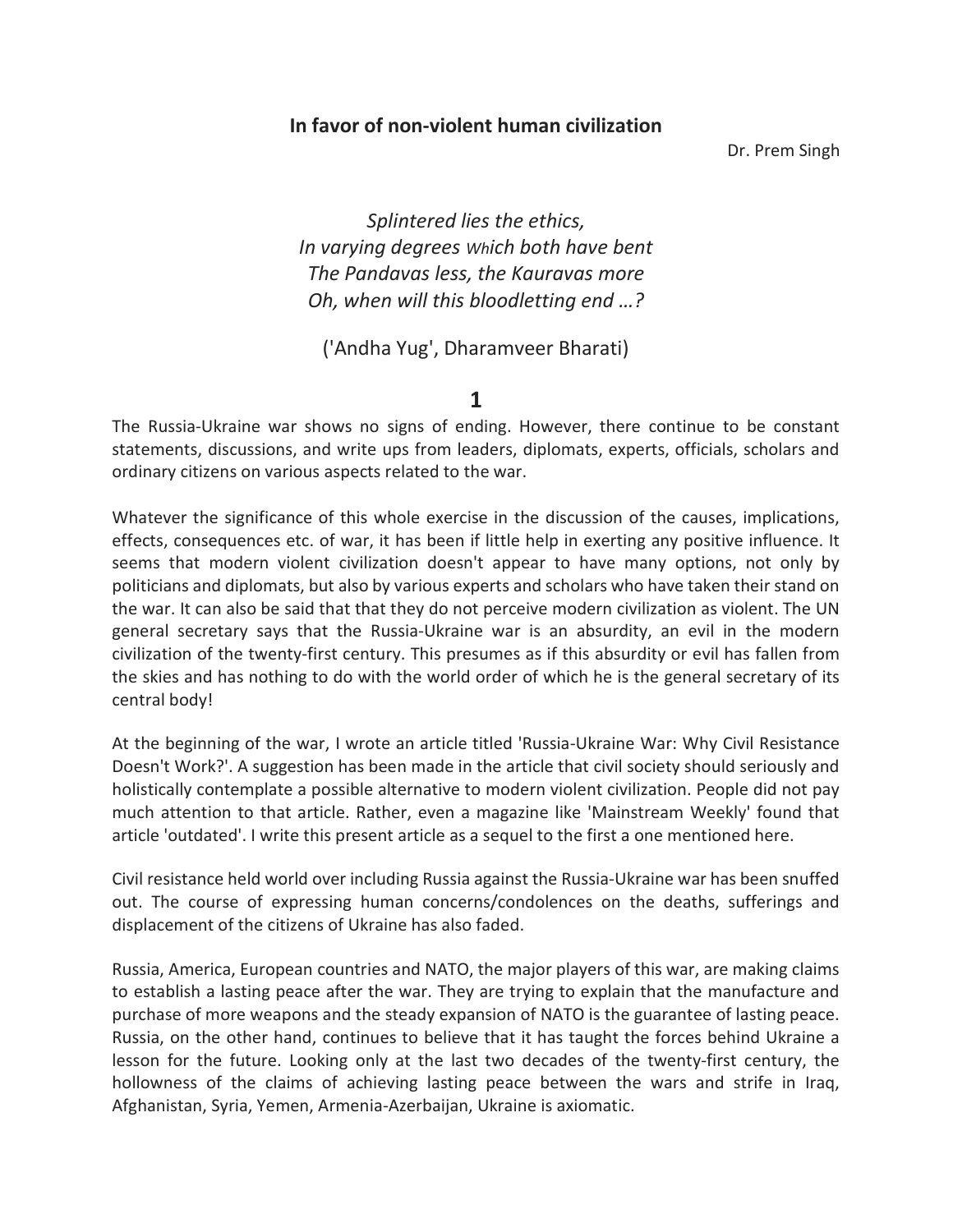Russia has threatened the countries supporting Ukraine in the war to be prepared to face the consequences. Since the beginning of the Russia-Ukraine war, there are fears ranging from the threat of a third world war to a nuclear Armageddon. As international relations, especially in economic-trade matters turn increasingly competitive, even a peaceful economy seems an impossibility. If after the Russia-Ukraine war the world is actually going to be bi-polar or multipolar again instead of uni-polar, that is not going to stop wars and the manufacturing and trading of weapons.

Anti-Americans are quite vocal about the Russia-Ukraine war. Most of America's opponents are internally victims of 'Americanism'. Their anti-America stance is driven by a suppressed desire to see some other country as powerful as America. Be America at the top, or Russia, or China - if there are weapons, they will find their wars, and if there are wars, they will find their weapons. In fact, as long as there is supremacy-culture in the world order, there can be no peace at all.

## 2

It seems that the mind of the masters of modern industrial civilization is unable to comprehend those sincere efforts are the need of the hour to build a non-violent human civilization for lasting peace.

Whether one looks at political, diplomatic, military leadership, or even business leaders or intelligentsia - the ruling-class, living a luxurious life at the cost of the working masses of the world, is willy nilly a vocal or silent supporter of the prevailing violence. Celebrities from different fields like film, sports, fashion, music, dance, literature etc. may also be included in this category. Most celebrities, knowingly or unknowingly, are evolving into the 'ambassadors' of today's violent civilization. The life of modern man would not have been so intensely surrounded from all sides by the competition to produce, sell and use all types of weapons.

 In this civilization not only the body but also humankind's soul is strapped with various types of metals and explosives. And unfortunately, we are led to believe it's the best stage of human civilization ever! The parts of the world that are left behind in this race, at whose cost this violent civilization is established, are expected and encouraged to continue racing in the direction of achieving that very stage.

Yet the desire for peace of the inhabitants of this modern violent civilization, which runs on two strong wheels of arms and market, is not all that faltering. People affected by external discord are found to take various measures with the aim of achieving inner peace. It has become a big business, which is thriving in this violent civilization. It is claimed in this peace-business that inner peace will bring outer peace. Inner peace is possible only when you keep yourself unaffected by the outside world. (That is, enjoy it to the fullest, but there is no need to challenge or change it.) In this business, the words of many so-called spiritualists and tele-evangelists, philosopherswriters and even some scientists as well are quoted frequently. Along with this, activities like Peace Day, Peace Prize, Peace Conference, Peace Ambassador are organized under the auspices of global organizations, non-governmental organizations and governments.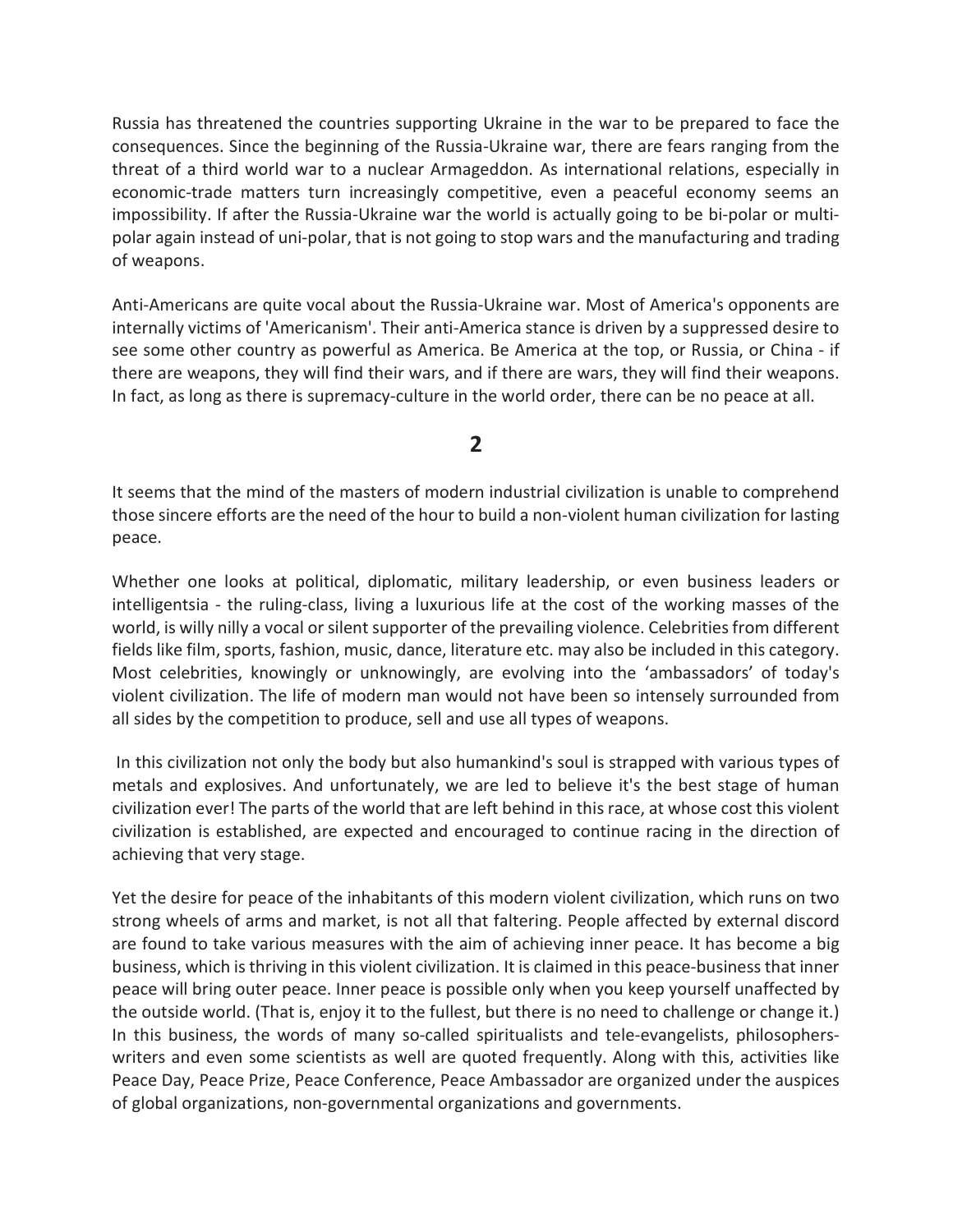The strings of operation of these activities are mainly associated with America, whose foundation, not only existence, is based on violence. In the midst of this whole business of peace, wars, civil wars, guerrilla wars, racial wars, terrorist wars go on in different corners of the world. Needless to say, the violent civilization has spread all this business in its defense. People do not understand that lasting peace cannot be an intrinsic attribute of a violent civilization.

## 3

It is not that the question of violence has not been contemplated under violent civilization. It has done a lot. In addition to violence related to war, many other types of structural violence have been considered and analyzed by several important thinkers. But as there is no concrete thought of non-violent civilization, violent civilization continues to spread despite serious contemplation on the issue of violence. A considerable amount of the post-critique of capitalism and socialism established by adopting capitalist means and processes, as well as the present-day corporate capitalism. But in spite of that the gaping black hole of violent civilization consumes all objects relentlessly.

Violent civilization is not without achievements. It has deep attractions of its own, which have not been so manifest in earlier civilizations. It provides man with an unprecedented world of consumerism while fueling man's attitudes like greed, hatred, revenge, domination, thrill, adventure etc. It has the expertise that even the oppressed and victim consider themselves to be natural members of violent civilization. They would have hoped that one day they too would dominate/destroy others, and would attain the state of complete consumerism. Capitalism, the leader of violent civilization, descends in the most backward alleyways of the far-flung world in order to cater its public. The roots of modern violent civilization are deep and widespread. Its story is infinite and immense. Perhaps this is the reason that any thinking related to non-violent civilization in the modern or pre-modern eras, does not find fertile ground to grow. Such thinking, as Gandhi said, is one in which economics regulates ethics and ethics regulates economics.

## 4

There are ample sources of thinking inspired by the creation of non-violent civilizations all over the world. Gandhi's thinking presents a serious and coherent alternative to modern violent civilization among them. Along with presenting the philosophy of a just human civilization, he has also provided the mode of action to achieve it. Dr. Ram Manohar Lohia has described Gandhi's civil disobedience method of resistance to injustice as the greatest revolution in human history so far. Many activists/leaders of the world have used Gandhi's methodology in their struggles.

It is Gandhi's strength, and at the same time weakness, that he was born in a colonized part of the world. Strength, because, despite being born in the colonized country, he could nurture an original thinking opposing colonialism, an initial stage of modern violent civilization. Weakness, because, being a thinker of the colonized land, he could not get the same recognition and importance as the thinkers born in the colonialist countries got.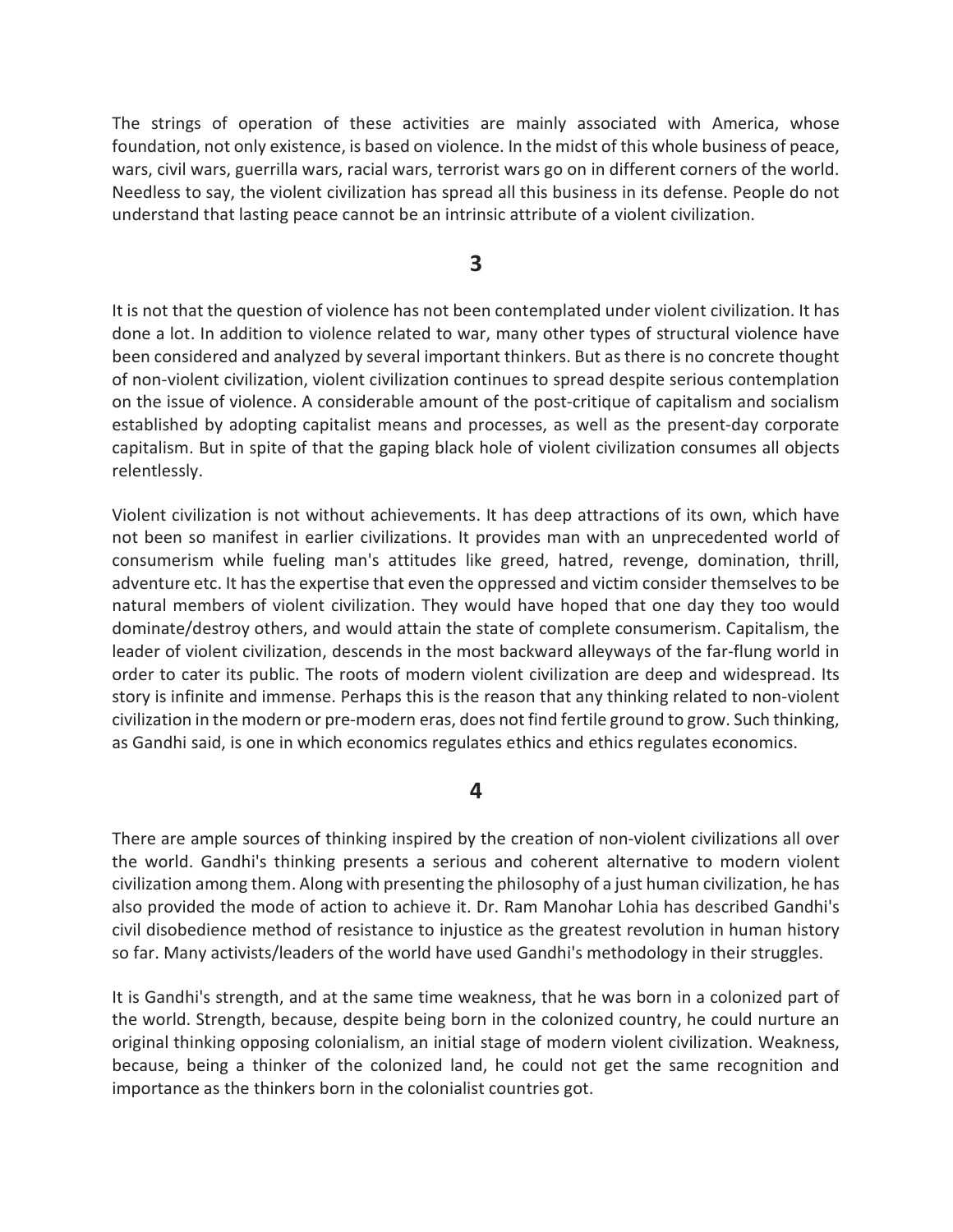Along with economic exploitation at the core of colonialism was the belief that it was a divine duty to bring the enslaved populations out of the pit of ignorance. Therefore, Gandhi, a resident of a slave country, could not be accepted as a provider of a perfect alternative civilization. However, several ordinary and prominent people from the colonialist countries accepted Gandhi as an alternative thinker and leader. Many of them also got involved with Gandhi's struggle for independence.

Gandhi took his sources of thinking from all available sources. The bibliography of 'Hind Swaraj' mentions two Indian authors – Dadabhai Naoroji and RC Dutta. The rest of the authors - Tolstoy, Sherard, Carpenter, Taylor, Blount, Thoreau, Ruskin, Mazzini, Plato, Max Nordau - are from outside India. After Gandhi, many important scholars have contemplated towards building a nonviolent civilization. There are many neo-Marxists among them. Nandkishore Acharya has written, "Now even the new Marxist thinkers like Meszaros, Leibovitz and Terry Eagleton have started talking about decentralized technology and production system, which is neither controlled by the corporate, nor by the state. Meszaros explains globalization as 'globalization of unemployment'. Its solution can be found only in the choice of the productive forces, which together with production have also contained solutions to the problem of distribution. In fact, due to indigenous technology and non-violent production relations resulting from it, exploitative centralization of capital is not possible and the ideal of equitable distribution of profits, that is, economic equality, is also automatically implemented to a large extent.

"Truth and non-violence, according to Gandhi, should not only be considered as personal virtues, but their socio-economic return should be reflected not only in the aims but also in the process, that is, not only as an end, but also as a means. 'Gandhi Hai Vikalp' (Gandhi is the alternative), Prakrit Bharati Academy, Jaipur, 2021, pp. 49-50)

Therefore, an outline of non-violent civilization can be delineated easily from the thinking of Gandhi's contemporary and later thinkers. But it is a pity that in all the debate about the Russia-Ukraine war, no attention has been given to that crucial task.

India's position in this context is very bad. No modern leader in India believed in Gandhi's critique of modern industrial civilization and his vision of its alternative. They wanted to make India like colonial countries. Even today the situation is more or less the same. Rather, under the rule of the present government, not only blind leaps are being taken in the direction of violent civilization, an entire narrative is being fabricated and spread to justify Gandhi's assassination. Some people take the strange pleasure of killing Gandhi again and again by firing bullets at his photo. There are many such people in the country today who say that had Gandhi been alive today, they would have shot him.

Obviously, all this does not make any difference to the dead Gandhi. However, it remains to be seen that 'Gandhi's India' remains an arena of multi-level violence. Dr. Lohia wrote, "The first half of the twentieth century produced two novel phenomena, atomic bomb and Mahatma Gandhi, and the century's second half will struggle and suffer to make its choice between the two." (Collected Works of Dr. Rammanohar Lohia, volume 3, Anamika Prakashan, Delhi, 2011, p. 246)